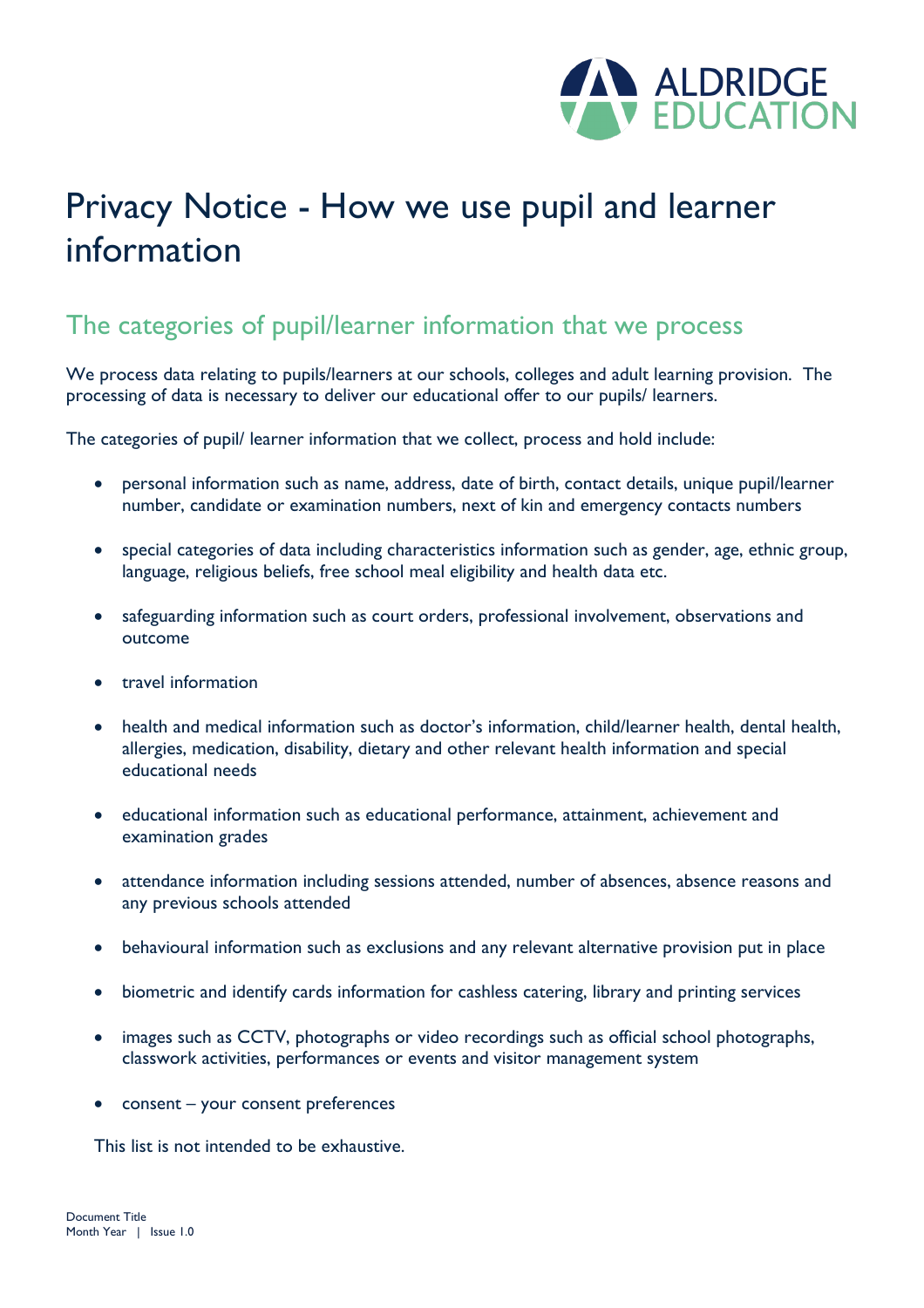

## Why we collect and use pupil/learner information

We need this information for a variety of reasons:

- fulfil our statutory obligations as an educational organisation
- enable the development of a comprehensive picture of our pupils/ learners and to deploy our resources appropriately to meet educational, social and health needs
- to access eligibility for funding, bursaries and other grants
- monitor and report on pupil/ learner progress, attainment, attendance and behavior
- operate and keep a record of absence management and other types of absences such as exclusions
- communicate with pupils/learners regarding homework and other important school matters
- maintain accurate pupil/ learner records including emergency contact details
- keep our pupils/ learners safe as part of our safeguarding responsibilities, as well as food allergies, emergency contacts and professional involvement to support needs
- provide access to facilities such as building / room access, print facilities, library and catering facilities and learning resources
- to create IT accounts, manage user groups and secure our key learning technologies (Microsoft Teams, Google etc.)
- to respond to complaints, grievances and disciplinary matters
- inform the development of recruitment and retention policies

This list is not intended to be exhaustive.

#### The lawful basis on which we process this information

Under the UK General Data Protection Regulation (UK GDPR), the lawful basis we rely on for processing pupil/ learner information are under Article 6, and Article 9 where data processed is special category data from the General Data Protection Regulations May 2018 and for data collection purposes under the Education Act 1996.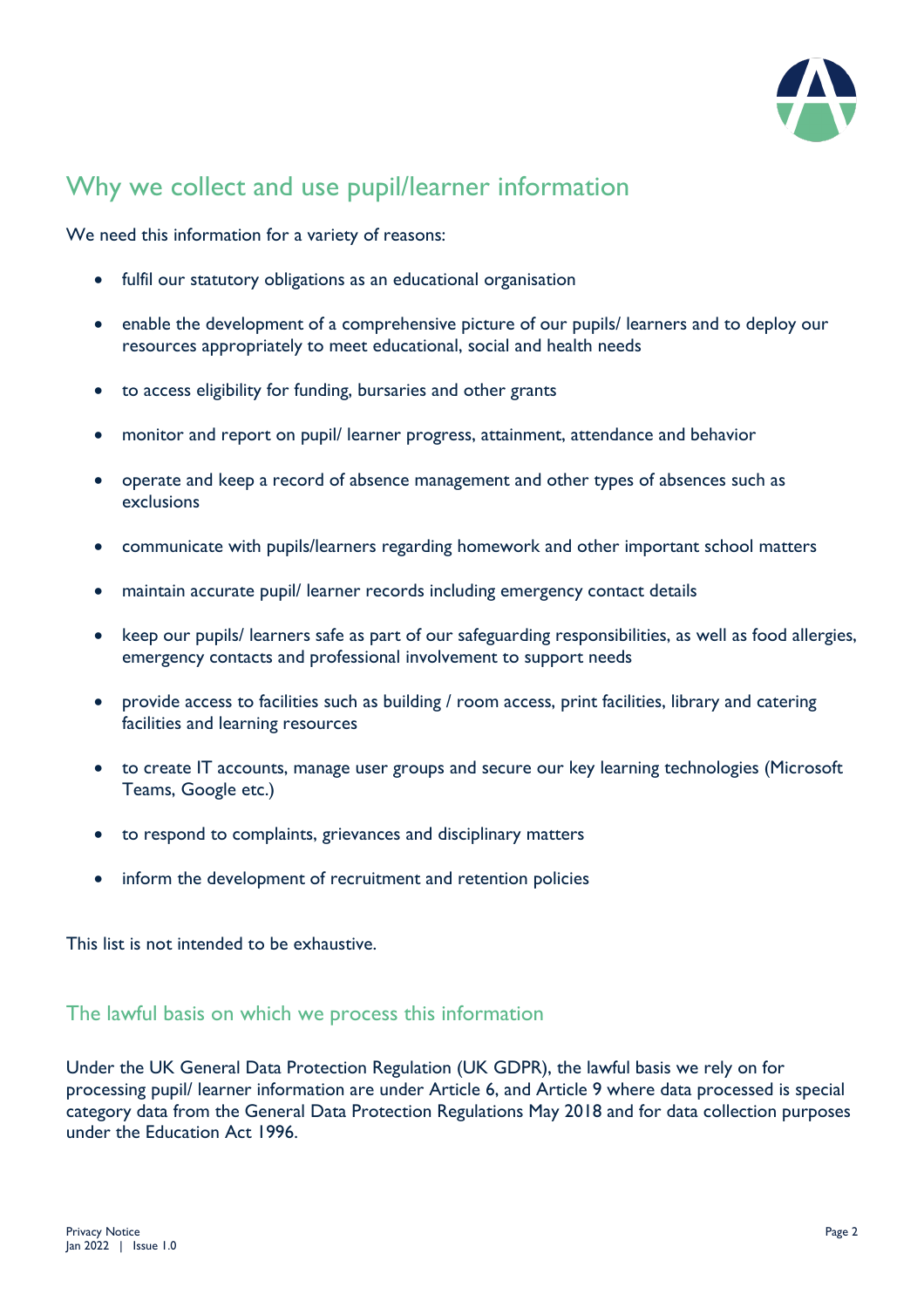

We process a wide range of personal data for a variety of purposes. The lawful basis we rely on will therefore vary. However, generally, the lawful basis we mainly use in relation to our pupils/learners includes:

- Where it is necessary for us to perform a task which is in the public interest or to exercise our official duties. This broad legal basis is applicable to almost all the processing we do involving personal data.
- Where it is necessary for compliance with a legal obligation. For example, we collect and use pupil/ learner information under legal and statutory obligations within the Keeping Children Safe in Education (KCSIE) statutory guidelines, as well as health and safety laws.
- The data subject has given us their consent.
- Where consent is not required for most of the processing we do; however, there are occasions when we ask for consent. For example, if we want to publish photographs or videos of pupils/learners; collect pupil/learner fingerprints to provide them with access to our cashless catering or library systems; share data with other organisations or individuals where we are not legally required to share that data. Where we are processing your data with your consent, you have the right to withdraw that consent. If you change your mind, or if you are unhappy with our use of your personal data, please let us know by contacting the school or adult learning main office.
- Where the processing is necessary to protect the vital interests of the data subject or someone else. This is applicable where a person's life could be at risk and we need to share or make available information to help them. This could involve sharing serious allergy information with staff, paramedics or other medical professionals, or other information requested by the police or social services to assist them in their enquiries to protect that person.
- Where the processing is necessary for our legitimate interests or the legitimate interests of a third party. This is applicable where the processing is not required by law but is of clear benefit to the School/Trust or the data subject; there is limited privacy impact on individuals and the individual reasonably expects us to use their data in this way. This legal basis is not relied upon where we are processing data to perform official tasks.

We may also collect, store, and use information about you that falls into "special categories" of more sensitive personal data which has extra protection in law and requires us to identify a condition for processing under Article 9 of the GDPR. Where we process more sensitive data, we need an additional legal basis. The basis we mainly use are:

- The data subject has given explicit consent. This is usually applicable where we ask for health, dietary information or biometric data (such as fingerprints).
- The processing is necessary for performing any right or obligation which is imposed on the School/Trust in relation to social protection law (e.g. safeguarding individuals at risk; protection against unlawful acts; prevention against fraud). This is usually applicable where we are performing our safeguarding duties to protect pupils.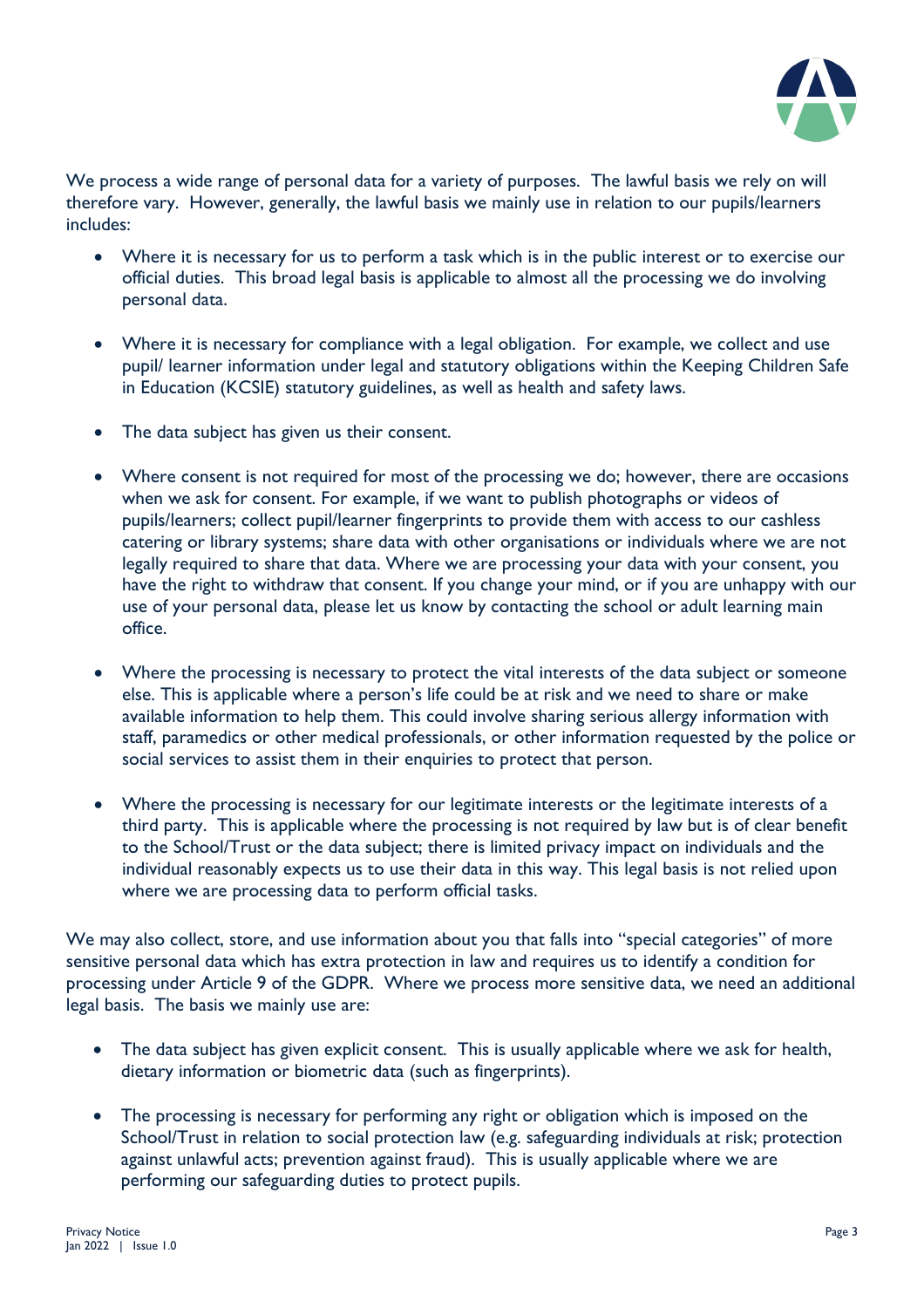

- It is necessary to protect the vital interests of any person where the data subject is physically or legally incapable of giving consent. This could be relied upon in situations where someone has become seriously ill on our premises and we are asked by medical practitioners (such as paramedics), to share information we know about that person's health or allergies.
- The processing is necessary for the establishment, exercise or defence of legal claims. We may share or use special category data where legal action is being considered or underway.
- The processing is necessary in the substantial public interest. This may be relied upon in circumstances where our processing is necessary to safeguard children or others at risk or where we respond to requests from the Police or law enforcement bodies, to assist in an investigation to prevent or detect an unlawful act.

This list is not intended to be exhaustive.

Some of the reasons listed above for collecting and using personal information about you overlap, and there may be several grounds which justify our use of your data. There are also other lawful bases that may apply, and this will be made clear wherever possible.

## Collecting and protecting pupil/learner information

We collect pupil/learner information to enable us to manage our pupils/learners and to help us to operate our Schools, Adult Learning and overall Trust. Pupil/learner data is essential for our operational use. Whilst the majority of pupil information you provide is mandatory, some of it requested is on a voluntary basis. In order to comply with the data protection legislation, we will inform you at the point of collection, whether you are required to provide certain pupil information to us or if you have a choice in this.

We collect and use information about you in a variety of ways. Most commonly is the collection of information through registration forms at the start of the school year, Common Transfer Files (CTFs) or secure file transfer from previous schools.

We take our security responsibilities seriously to protect your personal data from accidental or unlawful access, disclosure, loss, damage or destruction. For example:

- Access to our data is on a strict need to know basis
- Our electronic records are held on encrypted servers
- We have strict visitor management security procedures in place
- Our sensitive paper files are locked away with restricted access to the keys
- Our employees, volunteers and governors are subject to Disclosure and Barring Service (DBS) checks and employee contracts contain confidentiality clauses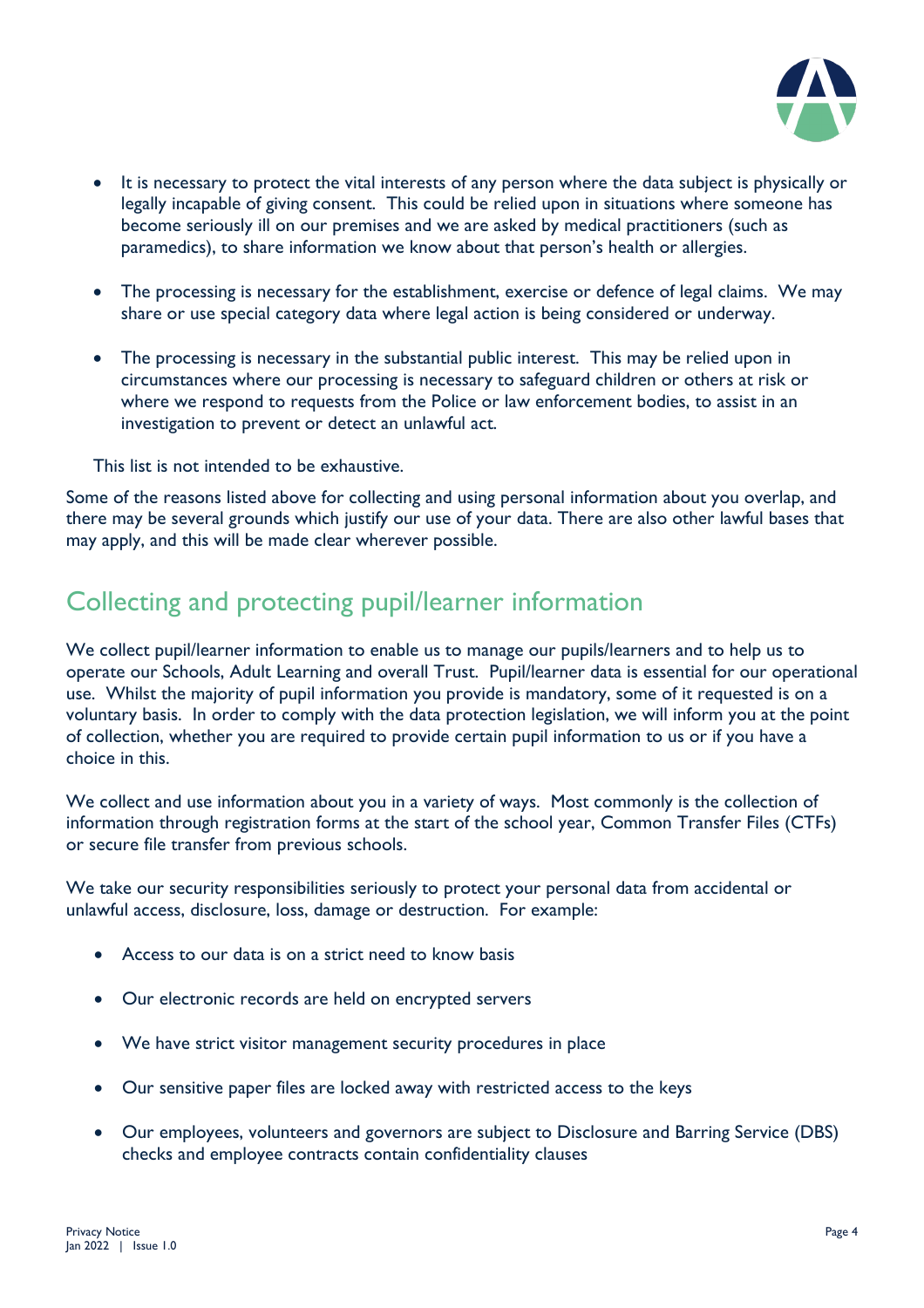

- We have policies, procedures and training around data protection, security, record disposal and confidentiality.
- We use encrypted email or secure file sharing platforms to share personal data with external organisations
- We carry out due diligence checks on our service providers and Data Protection Impact Assessments, where required.
- We use up to date virus and malware protection software; security patches are applied promptly, and we back up our data regularly.

## Storing pupil/learner information

Personal data is stored in line with our data protection policy in a range of different places including in your pupil/learner files, IT systems including the school's/Trust MIS and email system, as well as educational software packages.

The information contained in our files and on our systems is kept secure and only used for purposes relevant to your education and for the school/Trust operational use.

We only keep personal information for as long as we need to, and where it is necessary to comply with any legal, contractual, accounting or reporting obligations. After this period, we delete or securely destroy personally identifiable data.

For more information about how long we keep personal data, please refer to our Record Retention Schedule.

Overseas transfers: we mainly store our data in the UK or the European Economic Area (EEA); however, some of our service providers may store personal data outside these areas (usually in the USA). Where this is the case, we have a contract with these service providers which ensures they process our data securely and in line with our data protection laws.

### Who and why we share pupil/learner information

We share information with a range of organisations, companies and agencies, where it is necessary for us to carry out our legal responsibilities and duties as a School/Trust. We only share information about you where it is strictly necessary for us to do so, and the law and our policies allow us to do this. The following are examples of who we share information with: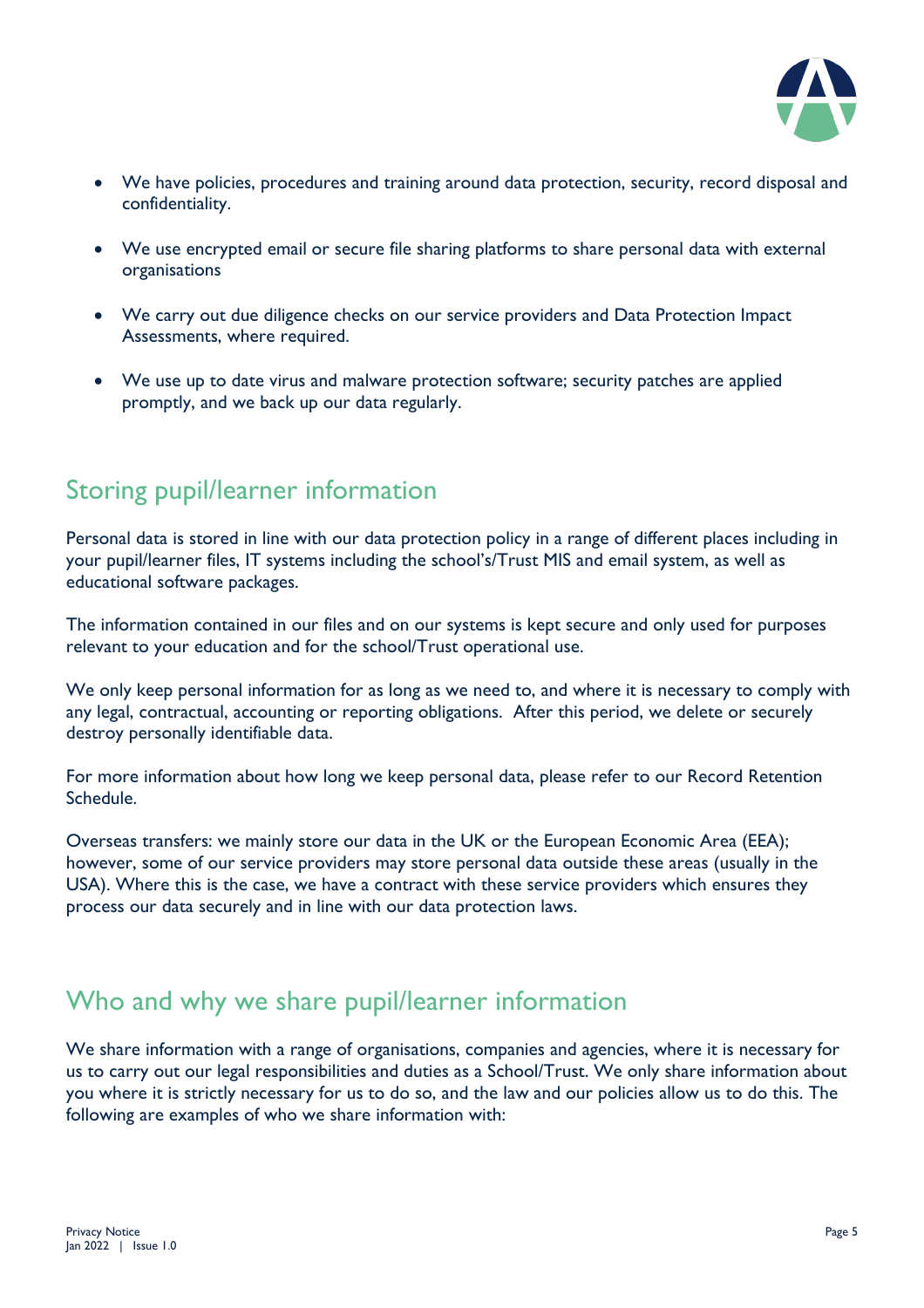

• **Department for Education:** we are required to share information about our pupils with the DfE (this is known as the 'school census'), either directly or via our local authority, so the DfE can carry out their statutory duties regarding data collections. Our duty to share this information comes under regulation 5 of The Education (Information About Individual Pupils) (England) Regulations 2013.

Find out more:

For school census and our data collection requirements visit the DfE website Data collection and censuses for schools - GOV.UK (www.gov.uk)

Much of the data about pupils in England goes on to be held in the National Pupil Database (NPD). To find out more about the NPD, visit their website How to access Department for Education (DfE) data extracts - GOV.UK (www.gov.uk)

The law allows the DfE to share pupils' data with certain third parties. For more information about the DfE's data sharing process, visit their website Data protection: how we share pupil and workforce data - GOV.UK (www.gov.uk)

To find out which organisations the DfE has provided pupil information to, visit their website DfE external data shares - GOV.UK (www.gov.uk)

To find out how the DfE collects and shares pupil data for research purposes, visit their website

[Data protection: how we share pupil and workforce data -](https://www.gov.uk/guidance/data-protection-how-we-collect-and-share-research-data) GOV.UK (www.gov.uk)

All data is transferred securely and held by DfE under a combination of software and hardware controls, which meet the current [government security policy framework.](https://www.gov.uk/government/publications/security-policy-framework) <https://www.gov.uk/government/publications/security-policy-framework>

- **Local Authority:** we have a legal requirement to share certain information about our pupils with our local authority and relevant agencies, to ensure that they can carry out their statutory duties under the Schools Admission Code, including conducting Fair Access Panels. We may also be required to share child protection or safeguarding information with them, so we can carry out our statutory duties under section 11 of the Children's Act 2004 (duty to safeguard and promote the welfare of children) and to enable the local authority to carry out their duties under section 47 of the Children's Act 1989 (duty to investigate and take action to safeguard children).
- **Health Partners:** we sometimes share information about our pupils/learners with health professionals, to help the pupil receive the necessary health, educational and pastoral support they need. This is usually shared with the parent's consent (and if appropriate pupil's/learner's consent) unless it is necessary for us to carry out our official duties or safeguard the welfare of the child/learner or healthcare partners.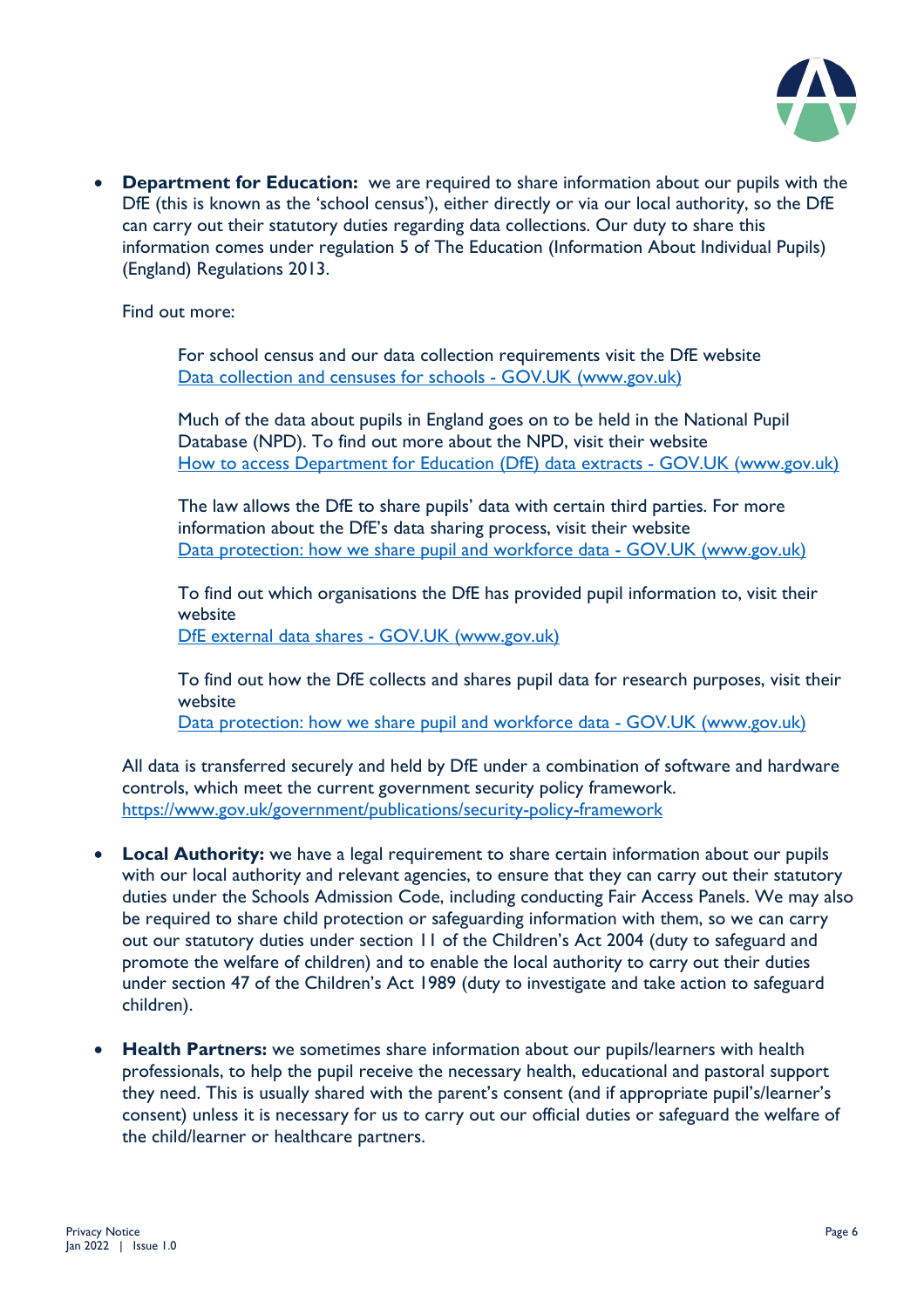

• **Other schools:** we are required to share a pupil's Common Transfer File and educational record with their next school when they leave us. We are also required to share a pupil's 'curricular record' with the pupil's intended school, upon request. We are required to share this data under The Education (Pupil Information) (England) Regulations 2005. If the school has a concern about the safety of a pupil, it has a duty to share relevant information with the next school, to safeguard that pupil or others.

Our schools comply with the HM Government 'Information Sharing Advice for Practitioners Providing Safeguarding Services to Children, Young People, Parents and Carers' (July 2018), whenever it shares personal data.

- **Standards and Testing Agency:** we are required to share information about pupils in EYFS to the local authority and year 2 and in year 6 to the Standards and Testing Agency, so they can facilitate and report on our key stage 1 and key stage 2 national curriculum tests (commonly referred to as SATs). More information about SATs are available on the government's website [https://www.gov.uk/government/publications/key-stage-1-and-2-national-curriculum-tests](https://www.gov.uk/government/publications/key-stage-1-and-2-national-curriculum-tests-information-for-parents)[information-for-parents](https://www.gov.uk/government/publications/key-stage-1-and-2-national-curriculum-tests-information-for-parents)
- **Youth support services and careers advisors**: once our pupils reach the age of 13, we must share pupil information with our local authority and / or provider of youth support services as they have responsibilities in relation to the education or training of 13-19-year olds, under section 507B of the Education Act 1996.

This enables them to provide youth support services and careers advisors.

A parent or guardian can object to any information in addition to their child's name, address and date of birth being passed to their local authority or provider of youth support services by informing us. This right is transferred to the pupil once they reach the age 16.

We must also share certain information about pupils aged 16+ with our local authority and / or provider of youth support services as they have responsibilities in relation to the education or training of 13-19-year olds under section 507B of the Education Act 1996. This enables them to provide post-16 education and training providers; youth support services and careers advisers.

When a student reaches the age of 16, they can object to only their name, address and date of birth being passed to their local authority or provider of youth support services, by informing us.

- **Ofsted**: we may be required to support an Ofsted inspection, where an inspector asks to see a sample of the School/Trust records. These records could identify a pupil/learner. Any identifiable personal information the inspector may see, will not be taken away or used in their reports.
- **Law enforcement**: we may be required to share information about any person we hold information about, to the police or other law enforcement agencies, to assist them in an investigation or to prevent or detect a crime or safeguard individuals at risk.
- **Research projects:** we may be invited from time to time to take part in important local or national research projects or initiatives, which are endorsed by the Department for Education.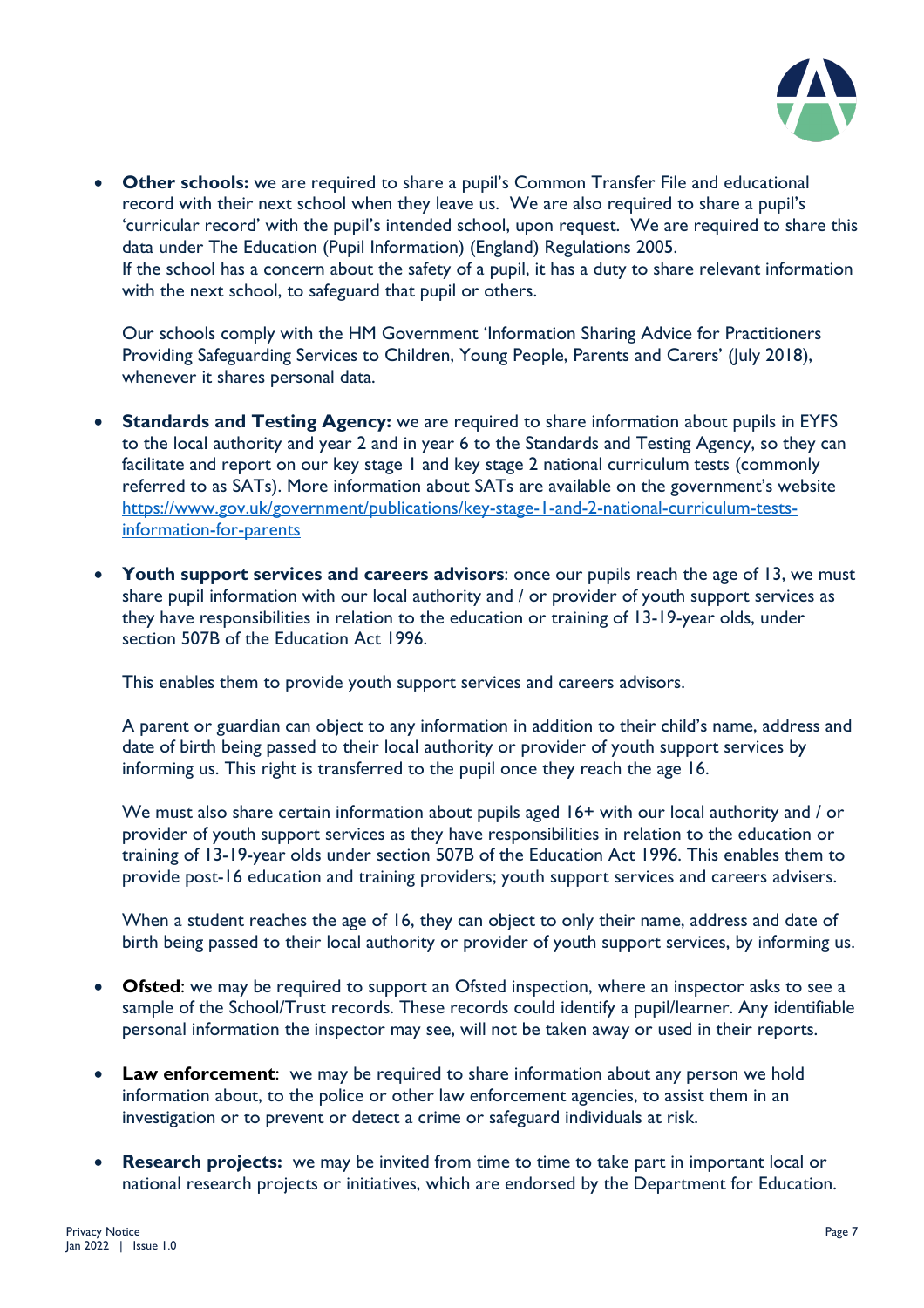

We will let you know if we need to share identifiable pupil data as part of these projects and you will be given the opportunity to opt out from your data or your child's data being used in this way.

- **Multi-Academy Trust**: we may sometimes be required to share information about data subjects within our Multi-Academy Trust, so we can monitor and assess the quality and consistency of our services; share resources or to provide particular support to individuals. We will only share identifiable information, where this is strictly necessary to enable us to carry out our official duties.
- **Aldridge Foundation:** is a charity founded by our patron, Sir Rod Aldridge with the purpose to give all young people an equal chance at life. The Foundation support us in local or national projects or initiatives. We will let you know if we need to share identifiable pupil data as part of these projects and you will be given the opportunity to opt out from your data or your child's data being used in this way.
- **Service providers:** we use companies that provide us with a service to help us run effectively as a Trust. The services we often receive are IT support, professional advice (e.g., Human Resources), legal advice, online learning or teaching resources, communication services with parents, pupils/learners, employees and governors, catering and transport. To receive these services, we sometimes need to share personal information or use their products to store Trust data.

We also work alongside other organisations or individuals that provide services directly to our parents or pupils, such as the school photographer, organisers of extra-curricular clubs or activities or companies that run school trips or provide accommodation or transport.

The companies/individuals we use in these circumstances, may change on a regular basis. If you would like information about any specific companies or individuals we work alongside, please contact us at DPO@aldridgeeducation.org

Where we transfer personal data to a country or territory outside of the UK and European Economic Area, we will do so in accordance with data protection law and ensure that we have sufficient safeguards in place.

#### Requesting access to your personal data

Under data protection legislation, parents and pupils/learners have the right to request access to information about them that we hold.

You have the right to:

• to ask us for access to information about you that we hold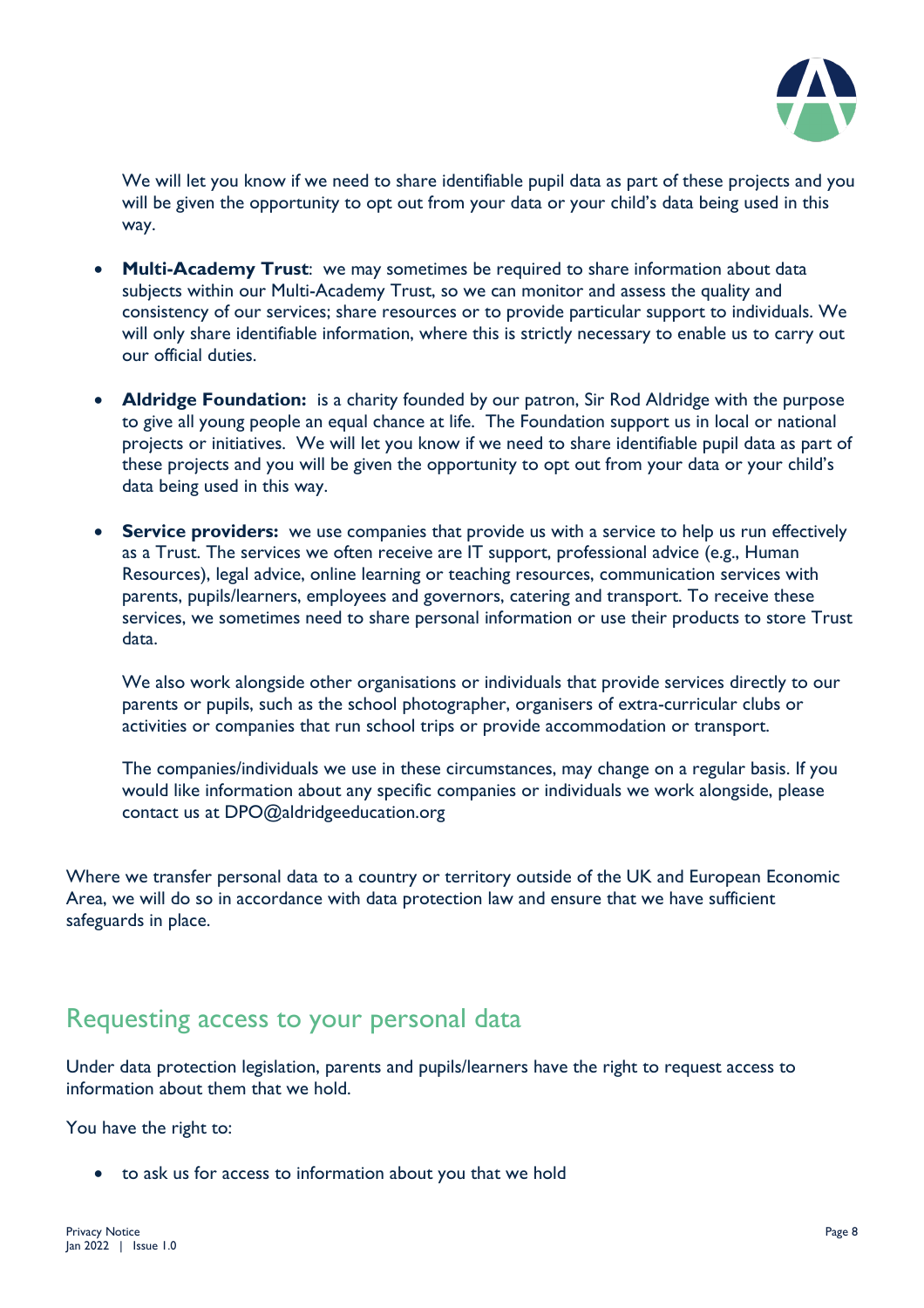

- to have your personal data rectified, if it is inaccurate or incomplete
- to request the deletion or removal of personal data where there is no compelling reason for its continued processing
- to restrict our processing of your personal data (i.e. permitting its storage but no further processing)
- to object to direct marketing (including profiling) and processing for the purposes of scientific/historical research and statistics
- not to be subject to decisions based purely on automated processing where it produces a legal or similarly significant effect on you

If you have a concern or complaint about the way we are collecting or using your personal data, you should raise your concern with us in the first instance or directly to the Information Commissioner's Office at [https://ico.org.uk/concerns/.](https://ico.org.uk/concerns/)

For further information on how to request access to personal information held centrally by DfE, please see the 'How Government uses your data' section of this notice.

To make a request for your personal information, or be given access to your child's educational record, contact:

> Darwen Aldridge Community Academy [dpl@daca.uk.com](mailto:dpl@daca.uk.com) Darwen Vale High School [dpl@darwenvale.com](mailto:dpl@darwenvale.com) Darwen Aldridge Enterprise School [dpl@daestudio.biz](mailto:dpl@daestudio.biz) Sudell Primary School [dpl@sudell.blackburn.sch.uk](mailto:dpl@sudell.blackburn.sch.uk) Aldridge UTC@MediaCityUK [dpl@utcmedicityuk.org.uk](mailto:dpl@utcmedicityuk.org.uk) Dukes Aldridge Academy [dpl@dukesacademy.org.uk](mailto:dpl@dukesacademy.org.uk) Brighton Aldridge Community Academy [dpl@baca-uk.co.uk](mailto:dpl@baca-uk.co.uk) Portslade Aldridge Community Academy [dpl@paca.uk.com](mailto:dpl@paca.uk.com) Aldridge Adult Learning [dpl@aal.org.uk](mailto:dpl@aal.org.uk)

Aldridge Education de Communication de Communication.org de Communication.org de Communication.org de Communication.org de Communication.org de Communication.org de Communication.org de Communication.org de Communication.o

#### Withdrawal of consent and the right to lodge a complaint

Where we are processing your personal data with your consent, you have the right to withdraw that consent. If you change your mind, or you are unhappy with our use of your personal data, please let us know by contacting:

• School Data Protection Leads (DPLs): Darwen Aldridge Community Academy [dpl@daca.uk.com](mailto:dpl@daca.uk.com) Darwen Vale High School [dpl@darwenvale.com](mailto:dpl@darwenvale.com)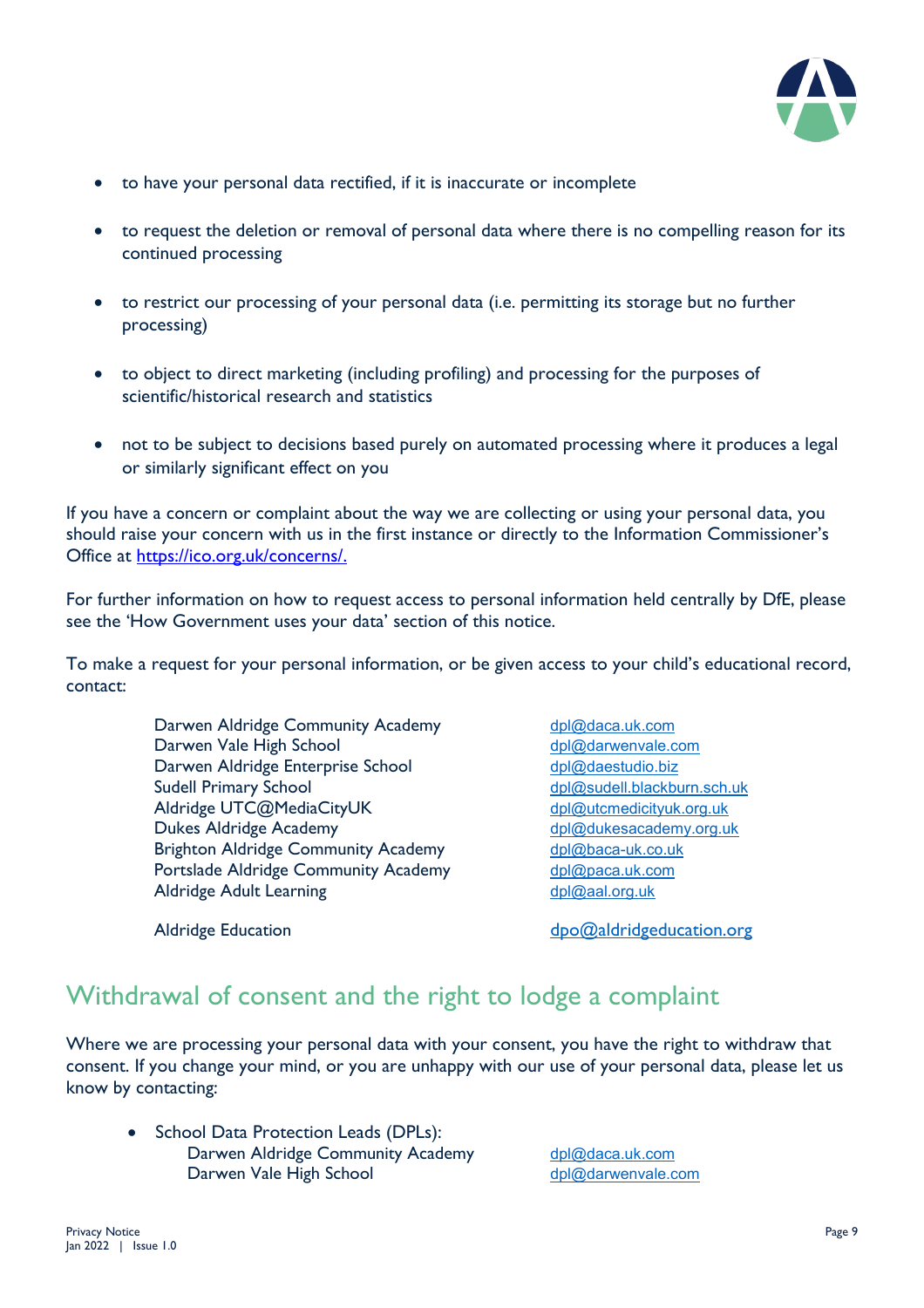

Darwen Aldridge Enterprise School [dpl@daestudio.biz](mailto:dpl@daestudio.biz) Sudell Primary School [dpl@sudell.blackburn.sch.uk](mailto:dpl@sudell.blackburn.sch.uk) Aldridge UTC@MediaCityUK [dpl@utcmedicityuk.org.uk](mailto:dpl@utcmedicityuk.org.uk)<br>
Dukes Aldridge Academy dpl@dukesacademy.org.uk Dukes Aldridge Academy Brighton Aldridge Community Academy [dpl@baca-uk.co.uk](mailto:dpl@baca-uk.co.uk) Portslade Aldridge Community Academy [dpl@paca.uk.com](mailto:dpl@paca.uk.com) Aldridge Adult Learning [dpl@aal.org.uk](mailto:dpl@aal.org.uk)

• Trust Data Protection Officer (DPO) [dpo@aldridgeducation.org](mailto:dpo@aldridgeducation.org)

#### Last updated

We may need to update this privacy notice periodically so we recommend that you revisit this information from time to time.

This version was last updated on January 2022.

## **Contact**

If you would like to discuss anything in this privacy notice, please contact:

Trust Data Protection Officer (DPO) - [dpo@aldridgeducation.org](mailto:dpo@aldridgeducation.org)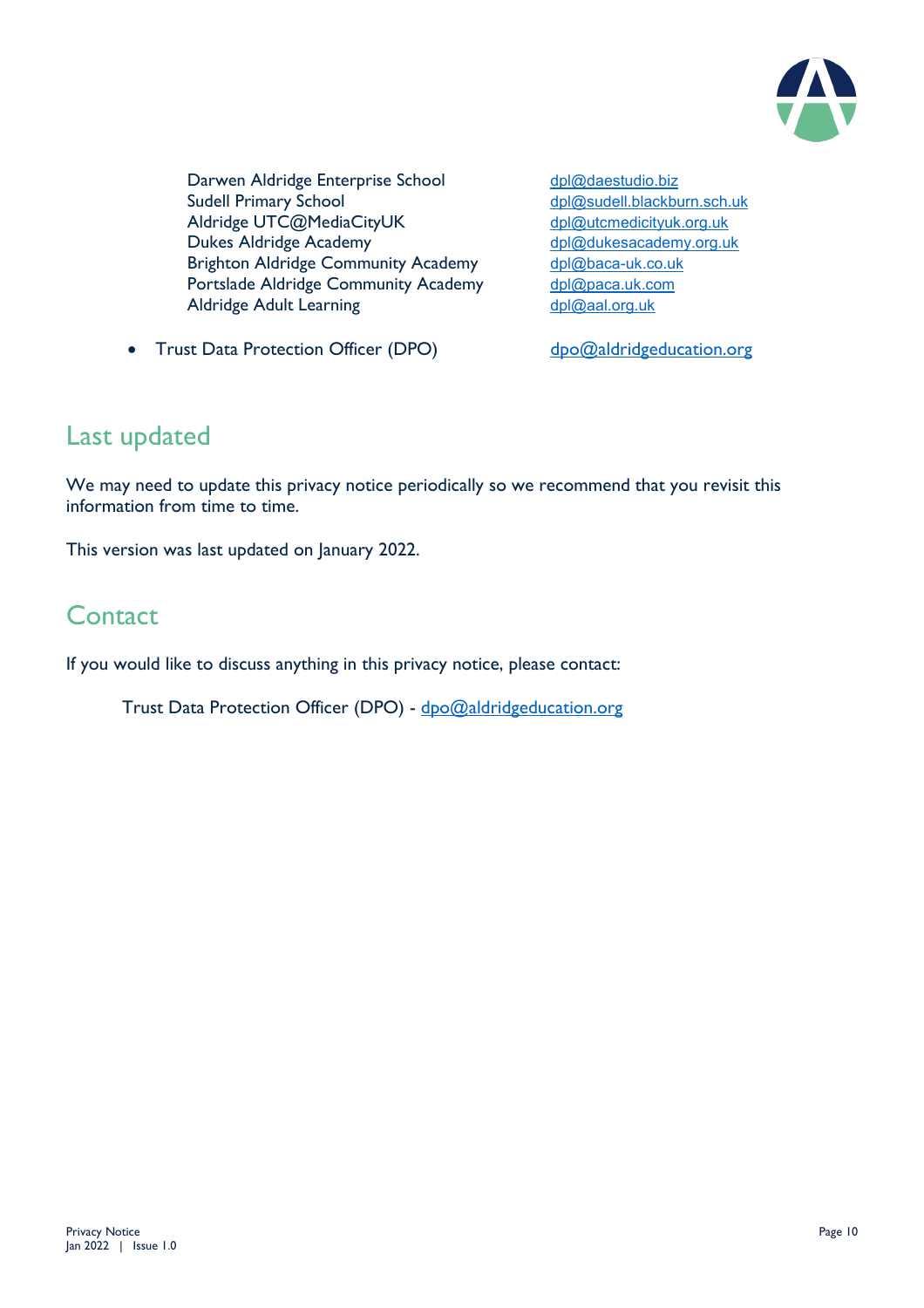

## How government uses your data

The pupil data that we lawfully share with the DfE through data collections:

- underpins school funding, which is calculated based upon the numbers of children and their characteristics in each school.
- informs 'short term' education policy monitoring and school accountability and intervention (for example, school GCSE results or Pupil Progress measures).
- supports 'longer term' research and monitoring of educational policy (for example how certain subject choices go on to affect education or earnings beyond school)

## Data collection requirements

To find out more about the data collection requirements placed on us by the Department for Education including the data that we share with them, go to [https://www.gov.uk/education/data-collection-and](https://www.gov.uk/education/data-collection-and-censuses-for-schools)[censuses-for-schools.](https://www.gov.uk/education/data-collection-and-censuses-for-schools)

## The National Pupil Database (NPD)

Much of the data about pupils in England goes on to be held in the National Pupil Database (NPD).

The NPD is owned and managed by the Department for Education and contains information about pupils in schools in England. It provides invaluable evidence on educational performance to inform independent research, as well as studies commissioned by the Department.

It is held in electronic format for statistical purposes. This information is securely collected from a range of sources including schools, local authorities and awarding bodies.

To find out more about the NPD, go to [https://www.gov.uk/government/publications/national-pupil](https://www.gov.uk/government/publications/national-pupil-database-user-guide-and-supporting-information)[database-user-guide-and-supporting-information.](https://www.gov.uk/government/publications/national-pupil-database-user-guide-and-supporting-information)

## Sharing by the Department for Education

The law allows the Department for Education to share pupils' personal data with certain third parties, including:

schools and local authorities